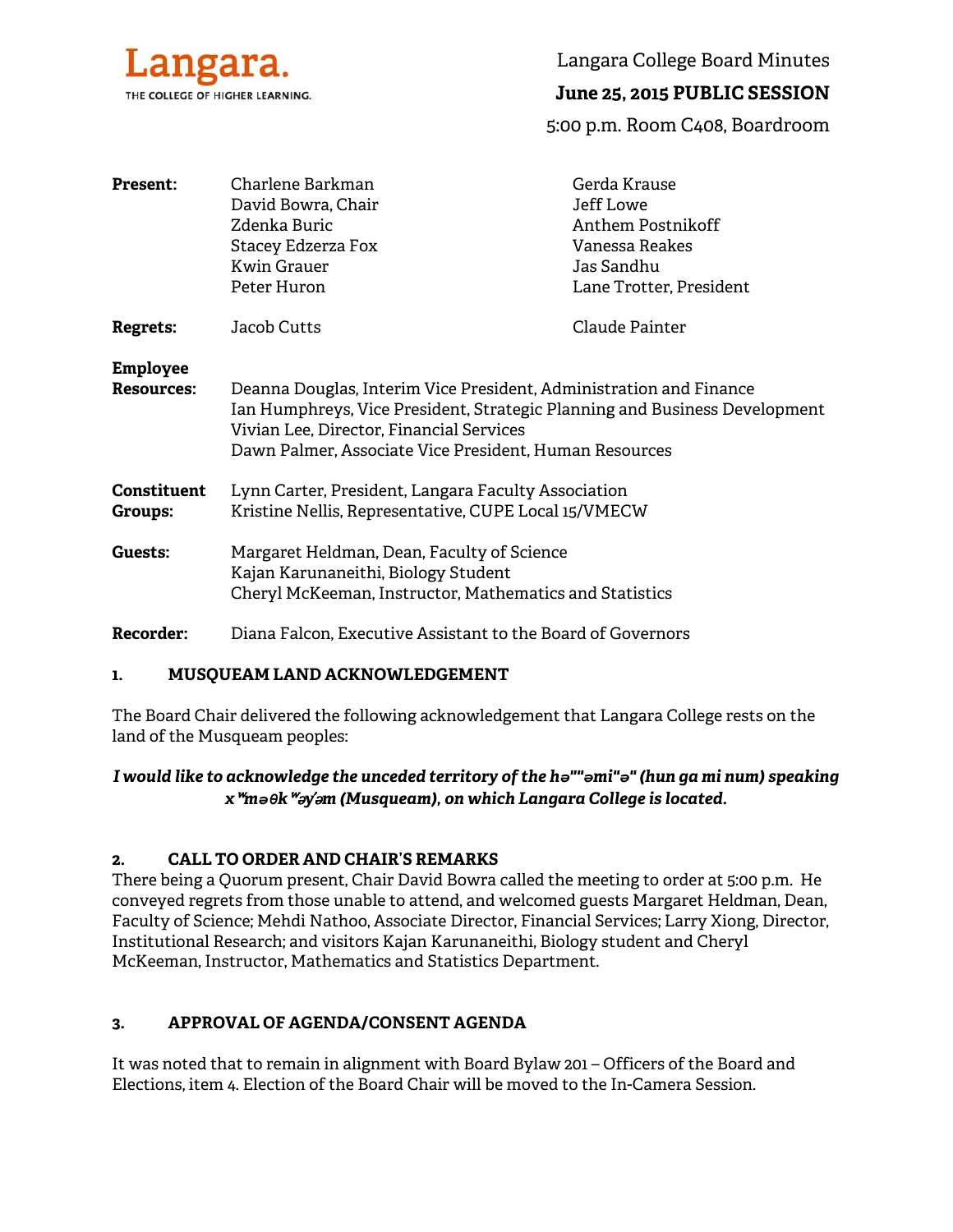It was moved by P. Huron, seconded by Z. Buric:

**THAT, the Langara College Board approve the agenda with a change to move 4. Election of Board Chair to the In-Camera Session, and approve/acknowledge the following items and motion on the consent agenda:** 

- 3.1 Minutes of the Public Meeting held May 28, 2015 Approved
- 3.2 Chair's Written Report Acknowledged
- 3.3 President's Written Report Acknowledged
- 3.4 Notice of Election of Board Vice Chairs Acknowledged
- 3.5 Board Calendar: April 2015 March 2016 Acknowledged

### **4. ELECTION OF BOARD CHAIR**

This item was moved to the In-Camera Session.

#### **5. CHAIR'S VERBAL REPORT**

D. Bowra was thankful for the opportunity to serve as a member of the Langara College Board of Governors and reflected on the many roles he has held; his passion for corporate governance; how the board has come a long way since he was first appointed; his pride in the management team and their leadership of the college; and the importance of increasing the depth of financial knowledge on the board to deal with the fiscal challenges that lie ahead. He noted that he has enjoyed his years at Langara and wished the College well in the future.

#### **6. PRESIDENT'S VERBAL REPORT**

L. Trotter provided a verbal report on the following:

- Langara hosted a successful 49<sup>th</sup> annual convocation on June 3-4, 2015. There are now more than 80,000 graduates who have attended Langara. The convocation speakers were: the Honourable Ujjal Dosanjh; the Honourable Andrew Wilkinson, Minister of Advanced Education; Mr. Andrew Chang, CBC Vancouver news anchor; and Dr. Pushpa Chandra, Naturopathic Doctor and Langara Nursing alumna.
- M. Heldman announced that Langara College's School of Nursing received a seven-year accreditation from the Canadian Association of Schools of Nursing (CASN). This is the highest level of accreditation an institution can receive and is a wonderful and remarkable achievement as few nursing programs receive this kind of accreditation on their inaugural application. This is a testament to the excellent recognition of the Langara School of Nursing and its BScN degree and Nursing Transition programs. L. Trotter Congratulated Janine Lennox and the entire Langara School of Nursing for their efforts in this achievement.
- L. Trotter thanked C. Barkman for her service to the Board of Governors over the past year and presented her with a token of appreciation from the Board.
- L. Trotter recognized D. Bowra by thanking him for his service to the Board of Governors since his appointment on August 1, 2011. D. Bowra has held many positions on the Board including Vice Chair for a two-year term and most recently as Board Chair. He has been a member of every Board Committee (some of which no longer exist) and is very supportive of the College and its students as evidenced by his generosity in donating his stipend to the Langara College Foundation. He was recognized with a token of appreciation and applause from Board Members.

[It was noted that J. Lowe arrived at 5:27 p.m.]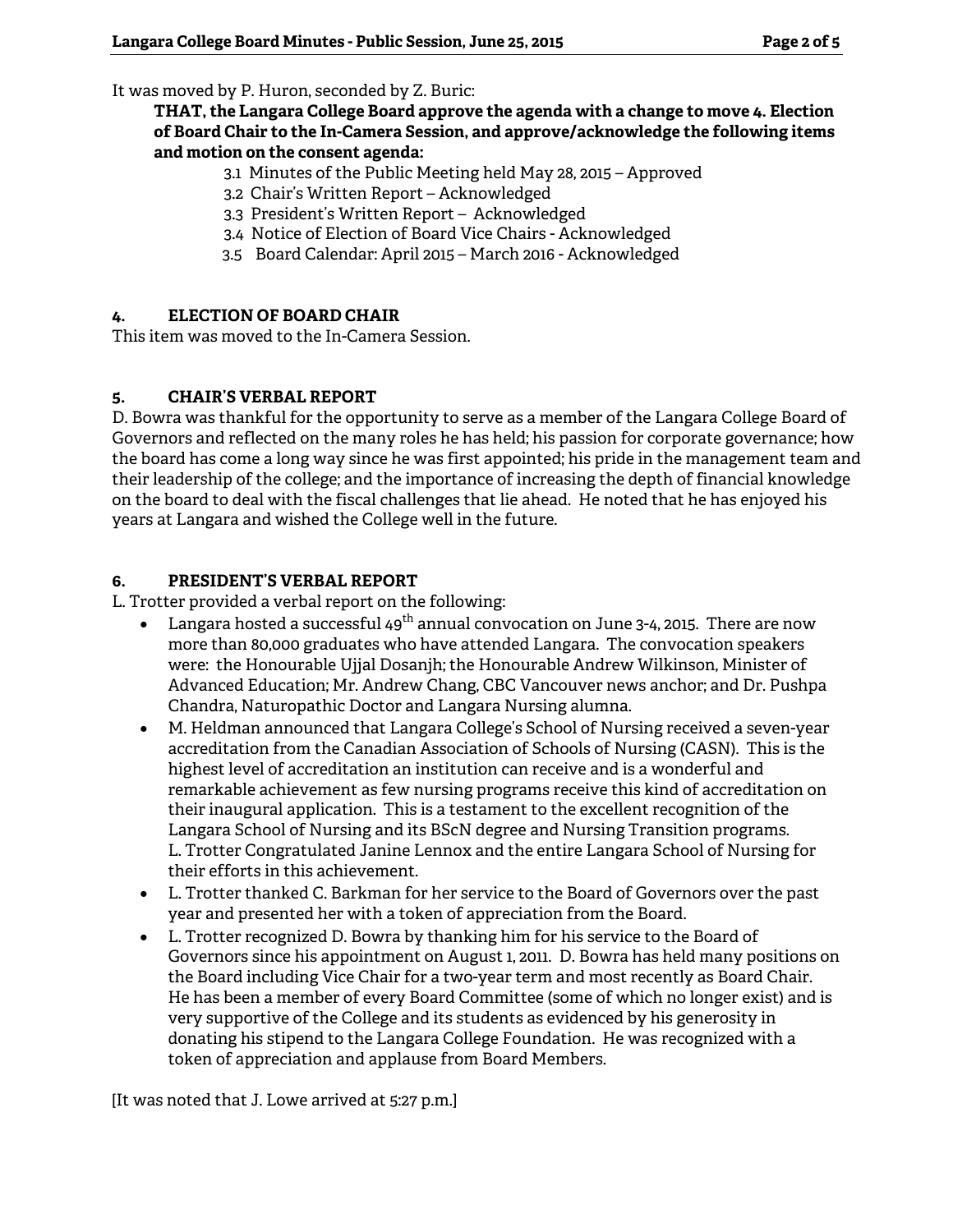## **7. COMMITTEE REPORTS**

# **7.1 Governance and Nominating Committee**

# **a) Minutes of Meeting held June 19, 2015**

The Chair of the Governance and Nominating Committee highlighted the minutes of the meeting held June 19, 2015, distributed at the table for information (a copy is attached to these minutes). The Chair advised that the Committee held a strategic session on developing a board evaluation tool where a range of possibilities were presented. The Board will determine what it wants to measure and L. Trotter has been commissioned to lead the development of questions for the tool. The committee also streamlined and clarified the board mandate and responsibilities for each position (board member, board chair, board vice chairs, committee chairs). The Committee will meet again and bring a draft tool to the Board in the fall. In response to a question about a 360 feedback process, the Chair noted that although the Committee did discuss this, it has not yet had an opportunity to consider this type of evaluation tool but will look at it at their next meeting.

## **7.2 Audit and Finance Committee**

# **a) Minutes of meeting held June 15, 2015**

The Chair of the Audit and Finance Committee highlighted the minutes of the meeting held on June 15, 2015, attached to the agenda for information. He highlighted the results of the Audit Findings Report and the Audited Financial Statements for the year ended March 31, 2015 noting the following:

- The College will carry a \$7M deficit for fiscal year 2014/15 which is a result of the transfer of endowments to the Langara College Foundation. Approval has been received from the Ministry of Finance and the Ministry of Advanced Education to carry this one-time deficit which will not appear in subsequent years.
- The Management Letter notes that controls have been improved over previous years and no new deficiencies have been identified for the current year. This speaks volumes to the work of the Finance team who should be congratulated on obtaining a clean and efficient audit.

# **8. FOR APPROVAL**

# **8.1 Receipt of Audit Findings Report for the year ended March 31, 2015**

It was moved by K. Grauer, seconded by Z. Buric

**THAT, the Audit Findings Report for the year ended March 31, 2015 be received.** 

**Carried Unanimously.** 

#### **8.2 Approval of the Audited Financial Statements for the year ended March 31, 2015**

It was moved by K. Grauer, seconded by C. Barkman

 **THAT, the Financial Statements of Langara College for the year ended March 31, 2015 be approved.** 

**Carried Unanimously.** 

#### **8.3 Approval of Banking Resolution – Signing Authorities**

The Chair of Audit and Finance advised that the Banking Resolution – Signing Authorities was being revised to update signatures and remove two positions that no longer exist.

It was moved by J. Lowe, seconded by S. Edzerza Fox

**THAT, the Banking Resolution – Signing Authorities approved on September 26, 2013 be amended as follows:**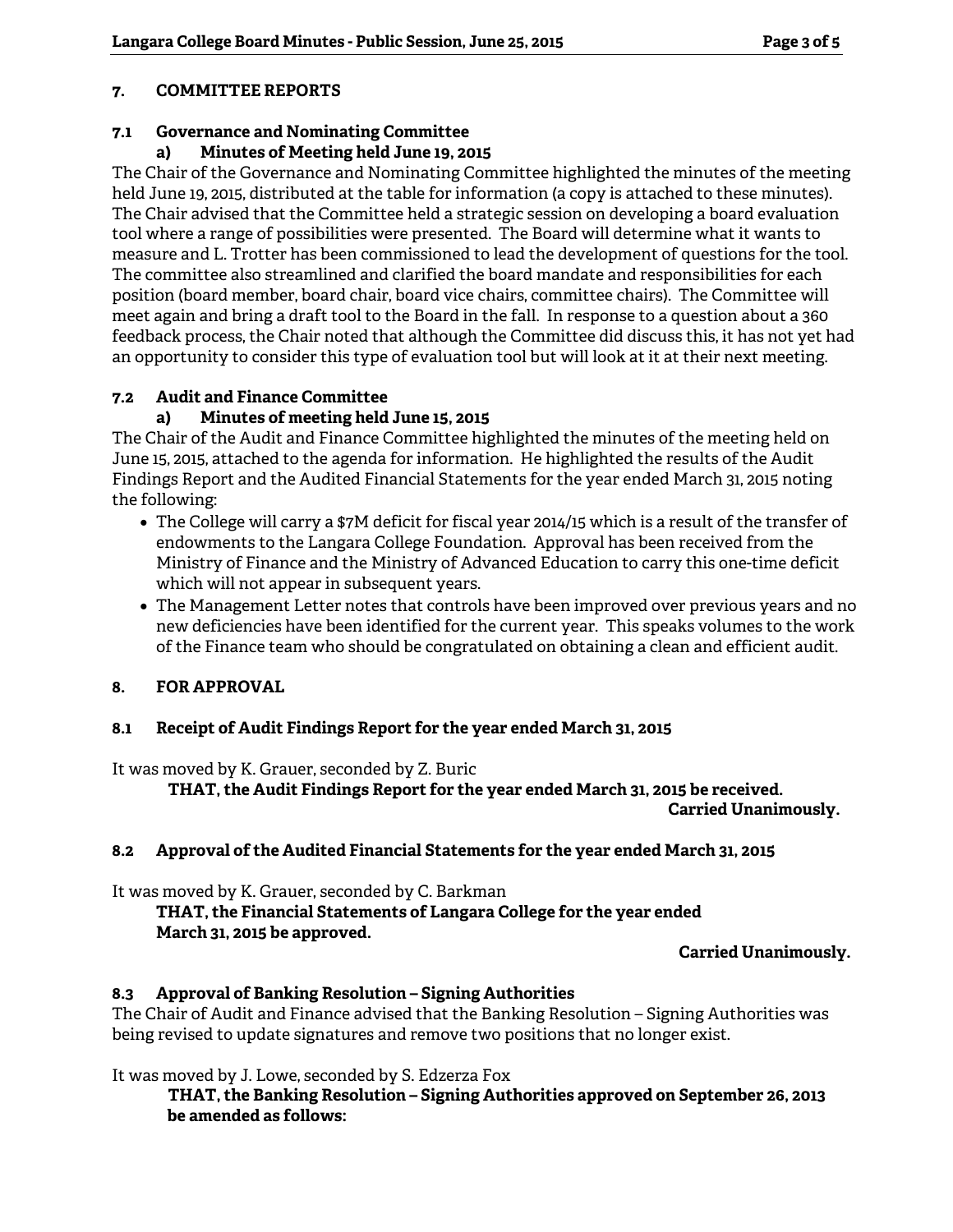**THAT, any two of the following be authorized to arrange for payments, either by cheque, money order or electronically, from the College's bank accounts:** 

**President; Vice-President, Administration and Finance; Director, Financial Services; Associate Director, Financial Services; Associate Director, Budgets and Payroll; and, Manager, Financial Accounting.** 

**THAT, any two of the following be authorized to execute any documents that the banks require from time to time including but not limited to general banking agreements, electronic banking agreements, and updated signing authorities due to personnel changes in the above positions:** 

**President; Vice-President, Administration and Finance; and, Director, Financial Services** 

#### **AND**

**THAT, the Banking Resolution – Credit Facilities approved on September 26, 2013, be further amended as follows:** 

**THAT, Langara College be authorized to establish credit facilities in the following amounts:** 

- **i) \$1,000,000 Corporate Expense credit/purchasing card;**
- **ii) \$1,250,000 Revolving Demand;**

**With the Royal Bank of Canada and/or the Bank of Nova Scotia, at an interest rate and terms to be arranged with the banks; and** 

**THAT, any two of the following be authorized to sign, on behalf of the College, the necessary promissory notes or other documents providing security to the banks in order to obtain the above-mentioned credit facilities:** 

#### **President;**

**Vice-President, Administration and Finance; and, Director, Financial Services.** 

#### **8.4 Accountability Plan and Report**

I. Humphreys noted the responsibility of the Board to approve the Accountability Plan and Report which describes how the College achieved its performance targets for 2014/15. The Ministry of Advanced Education provided guidelines and performance measure information and has requested a final submission by July 17, 2015. Once approved, the document will be posted on the College and Ministry websites as a public report on the College's achievements of our services to students and the community.

It was moved by K. Grauer, seconded by S. Edzerza Fox

**THAT, the Accountability Plan and Report for the 2014/15 reporting cycle and the 2015/16 to 2017/18 planning cycle be approved.** 

**Carried Unanimously.**